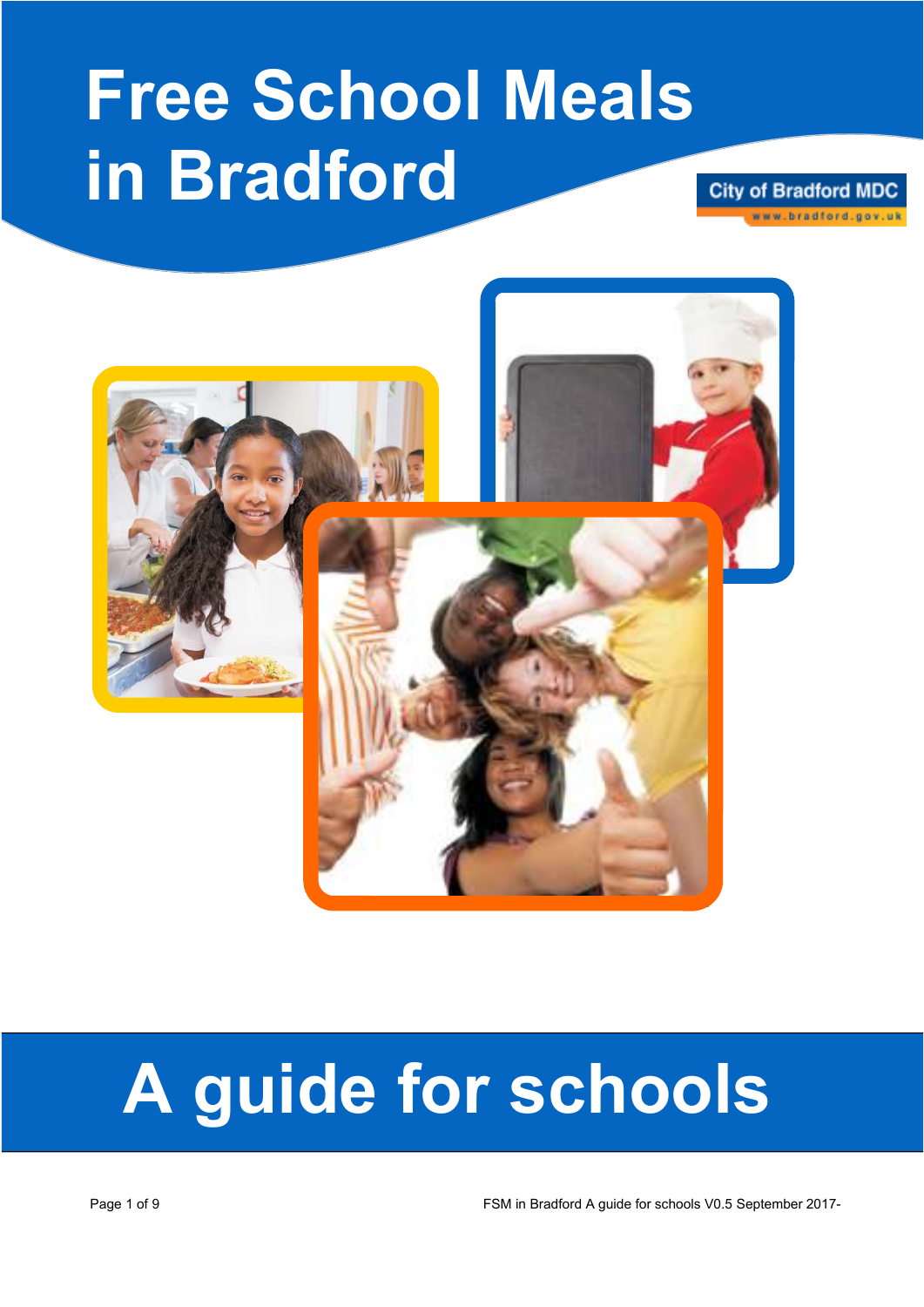## **Outline**

Bradford has a proud history of Free School Meals – we were the first local authority to introduce Free School Meals back in 1906.

For children and young people from lower income families, the free school meal makes a significant contribution to their overall health, and it is vital that children and young people who are entitled to a free meal take up this right.

It's also important to maximise take up as these children will attract the pupil premium and other associated funding. Additionally parents may get further benefits by registering for Free School Meals and this can include assistance with uniform costs, travel to school costs and help with some school trips.

From September 2014 **all** children in reception, year 1 and year 2 will get a Free School Meal. However parents still need to apply for eligibility based Free School Meals for the reasons outlined above. Please see the section on Take Up for further details.

## **Contents**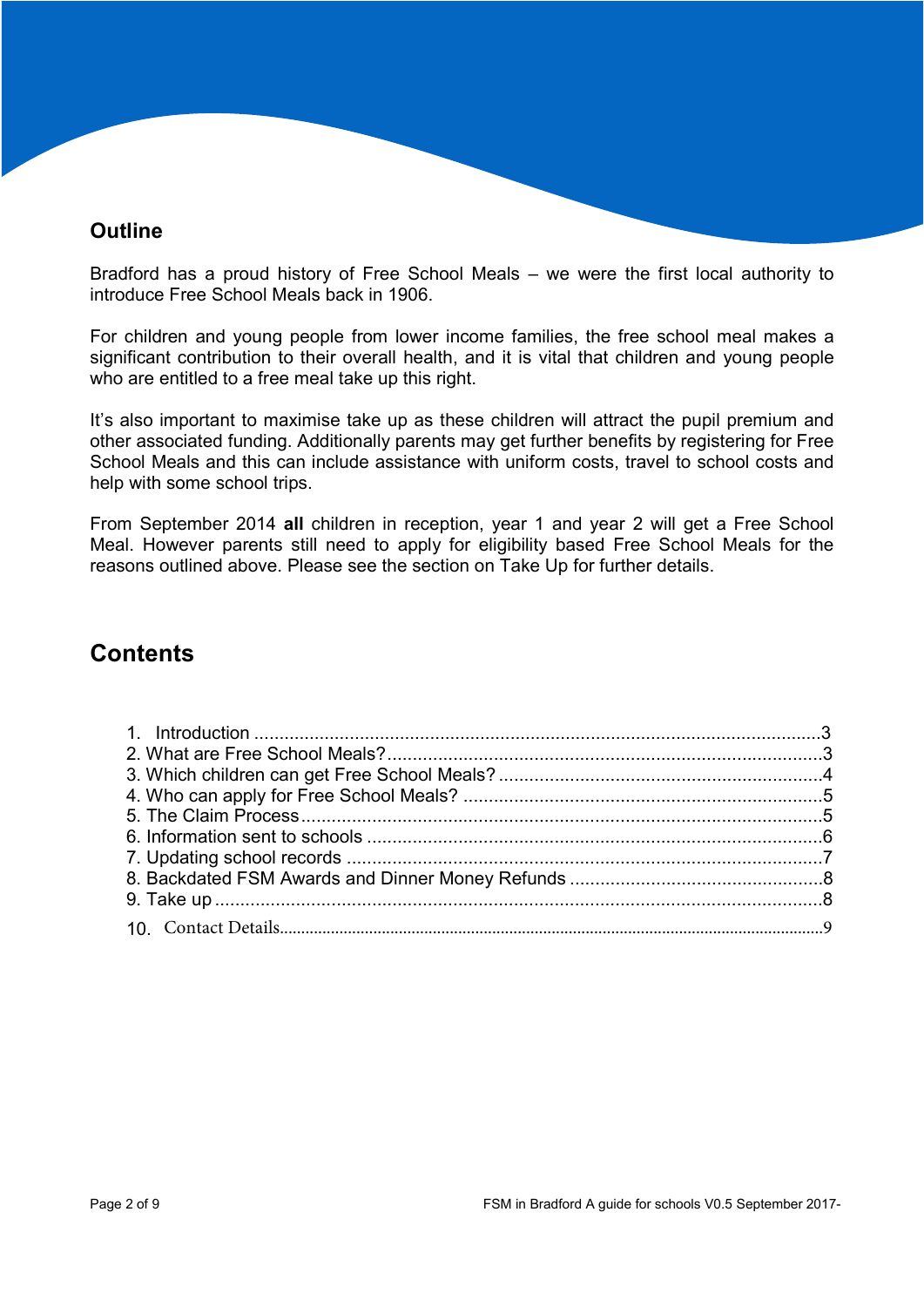## **1. Introduction**

Bradford Council's Transport and Education Team deals with Free School Meals (FSM) claims for children who attend schools in the Bradford district. Local authority maintained schools pay for the service directly through the dedicated schools grant. Academies and some other schools with different funding arrangements pay the same amount but are invoiced directly for the service. Some Academies have decided not to use the Council's Service and this guidance therefore does not apply to them.

For the purposes of this guidance free school meals means *eligibility* based free school meals not the "universal" free school meals available to children in reception, year 1 and year 2 from September 2014.

This guidance is for staff in schools who deal with FSM administration. It will hopefully give schools a greater understanding of how entitlement to FSMs is worked out, how it is reported and how important the accurate recording of FSM eligibility within school is.

## **2. What are Free School Meals?**

Local Authorities and governing bodies have had a duty to provide paid school lunches if an application or request is made. The term "school lunch" means food made available for pupils in the period between the morning and afternoon sessions on a school day, whether involving a set meal or the selection of different items by the pupil.

If a child chooses to take a school lunch, the Local Authority or governing body has a statutory duty to provide it free of charge if their parent or partner receives any one of a list of prescribed qualifying benefits. These qualifying criteria for Free School Meals are set nationally by Government.

Although some schools also offer a breakfast and break service, food provided at other times of the day does not constitute a school lunch and so cannot be included as part of a Free School Meal.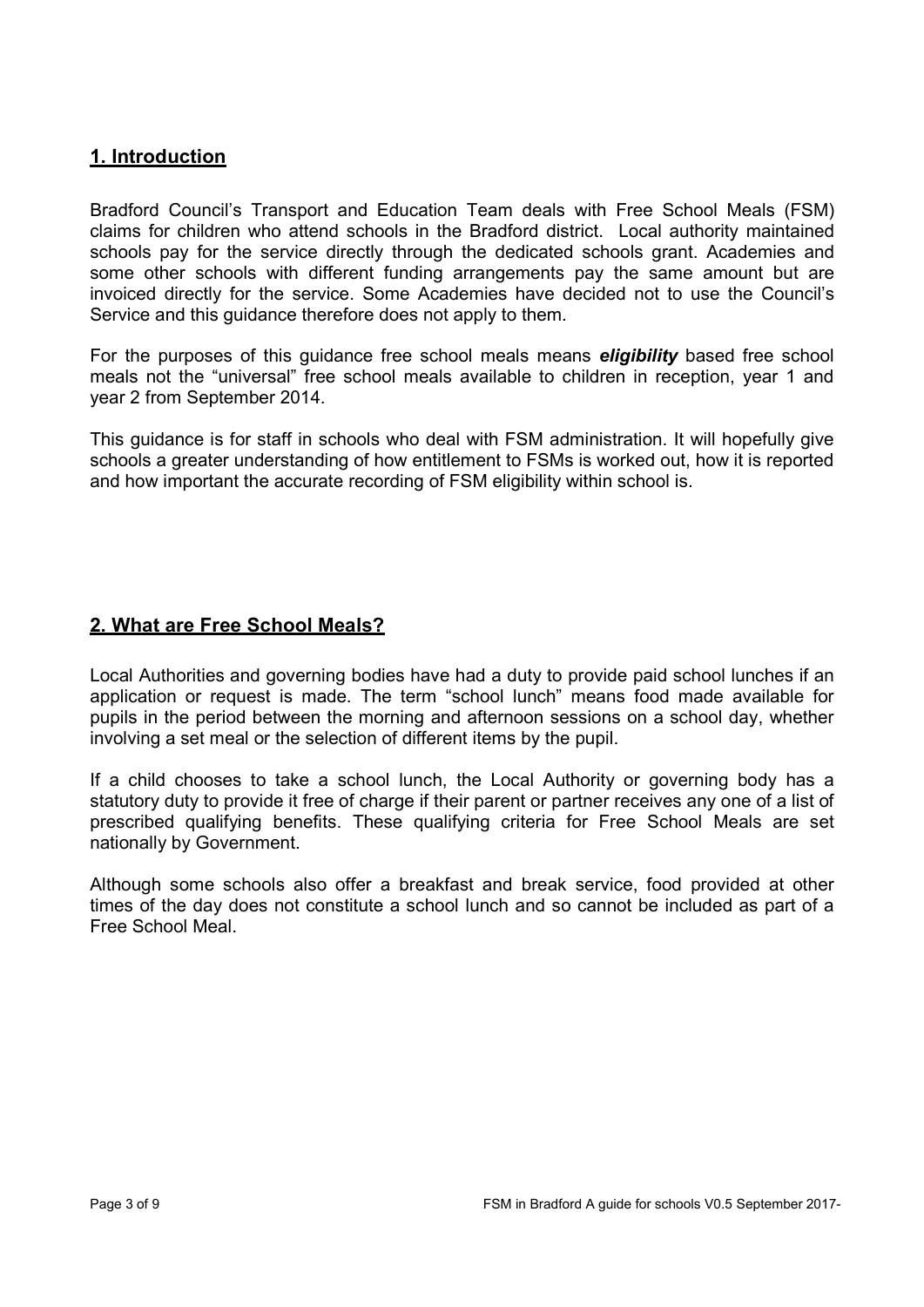## **3. Which children can get Free School Meals?**

In general terms, any child enrolled at a taxpayer funded school or nursery and attending for one or more **full days** a week can get free meals as long as their parents or main carers, as defined below, meet the qualifying criteria. The educational establishment providing the meal need not necessarily be the one that the child is enrolled at.

There is no upper or lower age limit for receiving FSMs as long as the above criteria are met. Both Nursery children and Sixth Formers can get FSMs providing certain specific rules are met.

The funding agreements of Academies and Free Schools also stipulate that free school meals must be provided to eligible pupils.

Qualifying Benefits are:

- Income Support
- Income-based Jobseekers Allowance
- Income-related Employment and Support Allowance
- Support under Part VI of the Immigration and Asylum Act 1999 \*\*
- the guaranteed element of State Pension Credit
- Child Tax Credit (provided not also entitled to Working Tax Credit and have an annual gross income of no more than £16,190)
- Working Tax Credit run-on paid for 4 weeks after claimant stops qualifying for Working Tax Credit
- Universal Credit \*

\*As Universal Credit is rolled out – further eligibility rules will exist.

\*\* Parents will need to apply directly to school or call Education Services on (01274) 439393.

#### *Nursery Children - pre school*

Providing their parents get one of the qualifying benefits, children who attend a taxpayer funded nursery are entitled to free meals on those days where they are booked in for a **full day session** - that is they receive education both mornings and afternoons. They are not entitled to FSMs on those days where they are registered to do just a half-day session - i.e. mornings or afternoons - but then opt to stay for the one hour lunch session as well.

#### *Sixth Formers (years 12, 13, 14)*

Sixth formers can receive free school meals - (so long as the sixth form is attached to a maintained school). There is no upper age limit, as long as the pupil concerned began their course of study before their 18th birthday.

From September 2014 16-18 year old college students will also be entitled to free school meals. Colleges are responsible for dealing with these type of applications.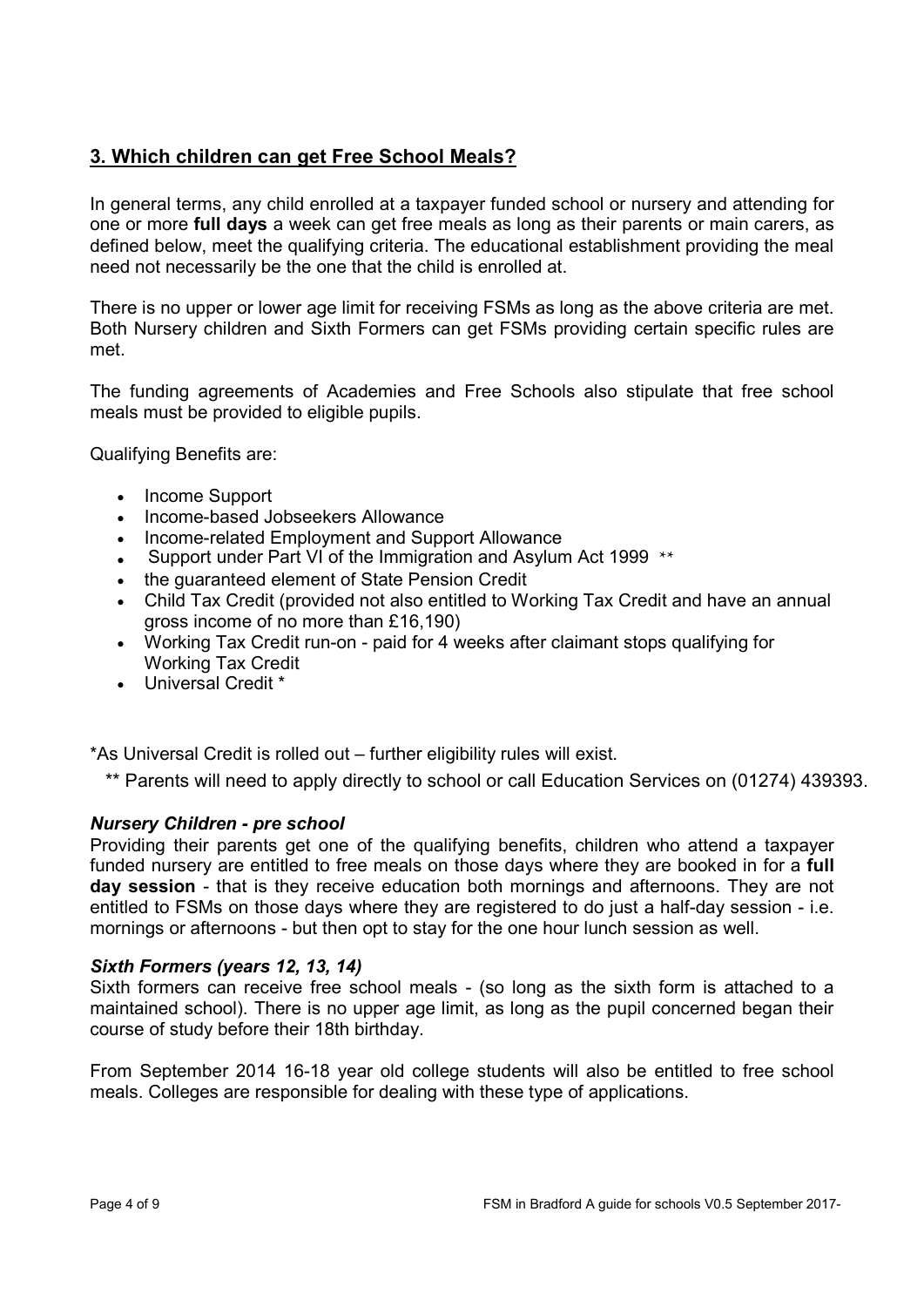## **4. Who can apply for Free School Meals?**

To receive a Free School Meal an application **must** be made and this will usually be by the parent of the child/children. The definition of "parent" in this case is not restricted to the child's natural parents but also includes any person who is the main carer for the child and who gets of one of the qualifying benefits that give FSM entitlement.

This wider definition includes grandparents, other family relations, elder brothers or sisters, Family Network Carers and Foster Carers. As long as the individual concerned can prove he or she has normal parental responsibility for the child, the application will be accepted.

#### *Claims Directly from Children*

There are a couple of instances where older pupils can claim for FSMs in their own right. The first case occurs where a child becomes estranged from their parents and moves out to a separate address. In this situation they may be awarded Income Support or Income-Based Jobseeker's Allowance in their own right.

The second case is where a child with severe disabilities remains at home but is able to receive Income Support when they reach 16 years of age. In both cases, claims for FSMs can still be paid but the individuals or those looking after them need to make sure that a claim has been made in their own name.

## **5. The Claim Process**

Bradford Council has a combined application form where people can made a claim for Housing/Council Tax Benefit and Free School Meals at the same time. Most people will make a combined claim if they are a householder and this combined application form will, in most cases, mean that people get all the council administrated benefits that they are entitled to.

There is a Free School Meal only claim form that can be used where parents are only making an FSM claim – claims can be submitted on-line at:

**www.bradford.gov.uk/schoolmeals** You should encourage parents to use the online application as this is the quickest method of application and means that we can deal with it more speedily. Parents using the online form will get an immediate response to their application and be told whether they qualify or not. Please advertise this link on your school website to encourage take up of free school meals.

Applications can also be made over the telephone. In order to do this, parents must call the Council's Contact Centre on (01274) 432772.

Applications for Asylum Seekers must be made by parents directly to the school or by telephoning the Education Service on (01274) 439393.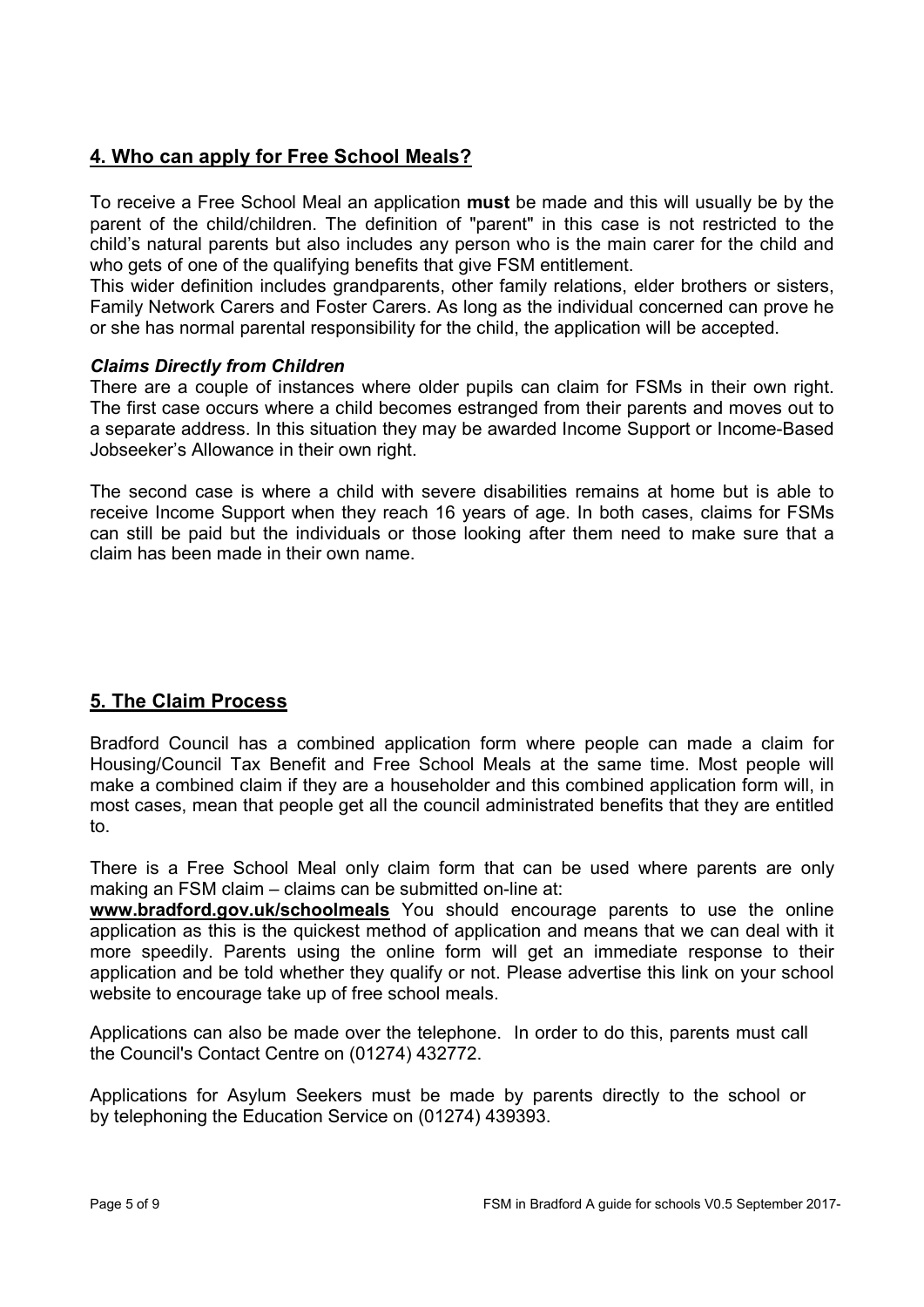#### **What happens when applications have been submitted to the Council?**

The Free School Meal team will deal with the application and let the parent know the outcome. If the parent has used the online form and been found not to qualify, no further confirmation will be sent. Generally all parents who make a successful application will receive a confirmation letter from us. The exception to this is if a parent was already on free school meals and they submit another application. As they are already on our system another confirmation letter will not be issued.

In most cases we don't need evidence from the parent of their qualifying benefit as we can use a nationwide checking hub called the Eligibility Checking Service (ECS) – this gives us an immediate result as to whether the claimant qualifies or not .

#### **Checking entitlement**

Bradford does not operate a renewal system for Free School Meals – children will be continuously entitled unless their parents cease to qualify under the eligibility criteria. We will make regular checks to ensure that the child is still eligible and this will be done at least once a term. There can be many reasons why a FSM claim stops and we would urge schools and parents to contact us if they believe that a child is still eligible. When we stop FSM entitlement we will write to the parents and make it very clear that they need to start paying for meals or contact us if they think they should still qualify.

We also monitor our housing benefit caseload to identify those cases who become eligible for Free School Meals. Where we identify new claimants we will contact them to ask them if they wish to apply. Again, parents do need to make an application - we cannot just register them for Free School Meals.

One of the reasons why a FSM claim is not set up is because we do not know which school the child attends. We can check information held in Children's Services – which is downloaded regularly from schools SIM's records. It is therefore important that you provide regular updates to the Information Management Team at Future House.

#### **6. Information sent to schools**

From September 2014 all free school meals data is held in your school's secure area on Bradford Schools Online. This data can be accessed by level 1 and level 2 users. Further details on how you can access this data is held on Bradford Schools Online on our free school meals page.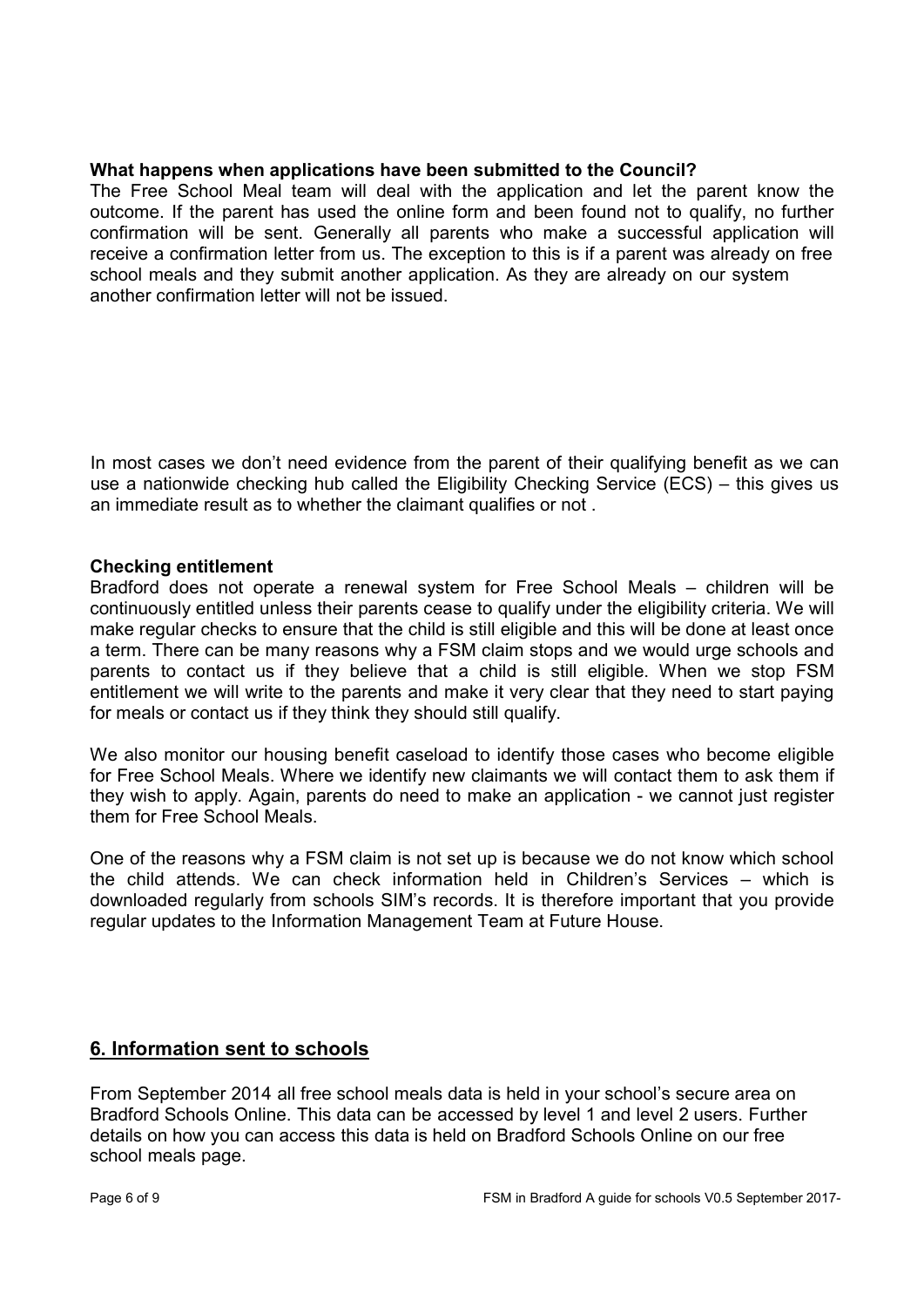#### **School changes – transfers and leavers**

We work with Bradford's Admissions Service during the summer to amend the school details for the primary to secondary school transfers. As you can appreciate, it is a major task for us to data match and then update our systems. For this reason we ask that you check the August/September data especially thoroughly for any mistakes or omissions.

Secondary Schools - please also tell us about children who have left your school after year 11, 12 or 13 as we are not usually notified of this by parents.

#### **School entries – Reception and nursery children**

As an application has to be made for FSM, parents of new children starting school should make an application – *even if they have other children at school currently getting FSM*. They can make an application as soon as their school place is allocated. We will process the application as soon as it is received so if the claim is successful we will send the details to you from April onwards. This should assist you in establishing how many of your new reception children have had a successful application.

Primary Schools – please make your new parents aware of this via your prospectus, school website and induction events. It is vital that take up of eligibility based Free School Meals is encouraged even though children in reception will be getting a free meal.

- Please do not ask all parents to fill in an application form. Only parents who are on qualifying benefits should be asked to apply.
- You should also check your own records thoroughly to ensure that they are not already on free school meals.
- Use the online form as we can process these applications much more efficiently.

## **7. Updating school records**

It is **vital** that the SIMs system (or whichever pupil data system your school uses) is updated correctly to reflect the correct FSM status. This is because the data will be collected as part of the school census and used to calculate funding etc for your school.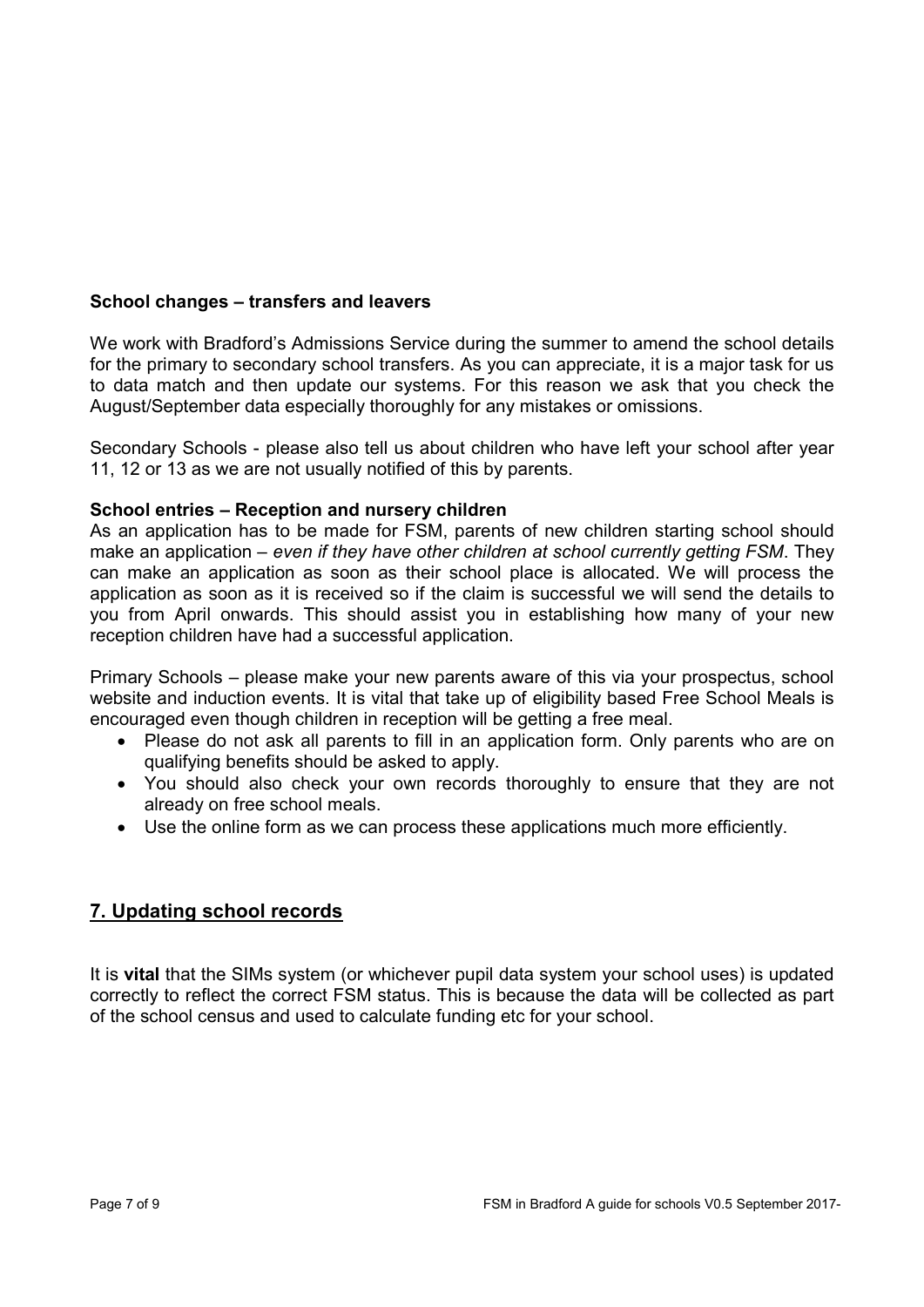## **8. Backdated FSM Awards and Dinner Money Refunds**

FSM claims cannot be backdated – they can only be awarded from the date of the claim. In case of any queries you should contact the Free School Meals team on 01274 434477

## **9. Take up**

We want to make sure that every child is taking up their entitlement to Free School Meals – this helps the child and family and is also important in terms of school funding and the pupil premium.

Children who are registered for Free School Meals can also get free milk, help with school clothing costs and assistance with school travel and residential trips. It's important that families are aware of these additional benefits especially in situations where the child cannot or will not actually eat the meal at school. Schools with children who are gastric fed may need to do additional communications with parents who may qualify.

Your school website can be one of the first places parents look for information about help with school meals and other school costs. Please use links to Bradford's website which will take parents straight to the information they need.

As mentioned previously – parents of children in reception, year 1 and year 2 who get a free meal from September 2014 still need to apply if their parents are on qualifying benefits. This is so the pupil premium can be allocated. Please do not ask all parents to apply – only those on qualifying benefits as listed in section 3.